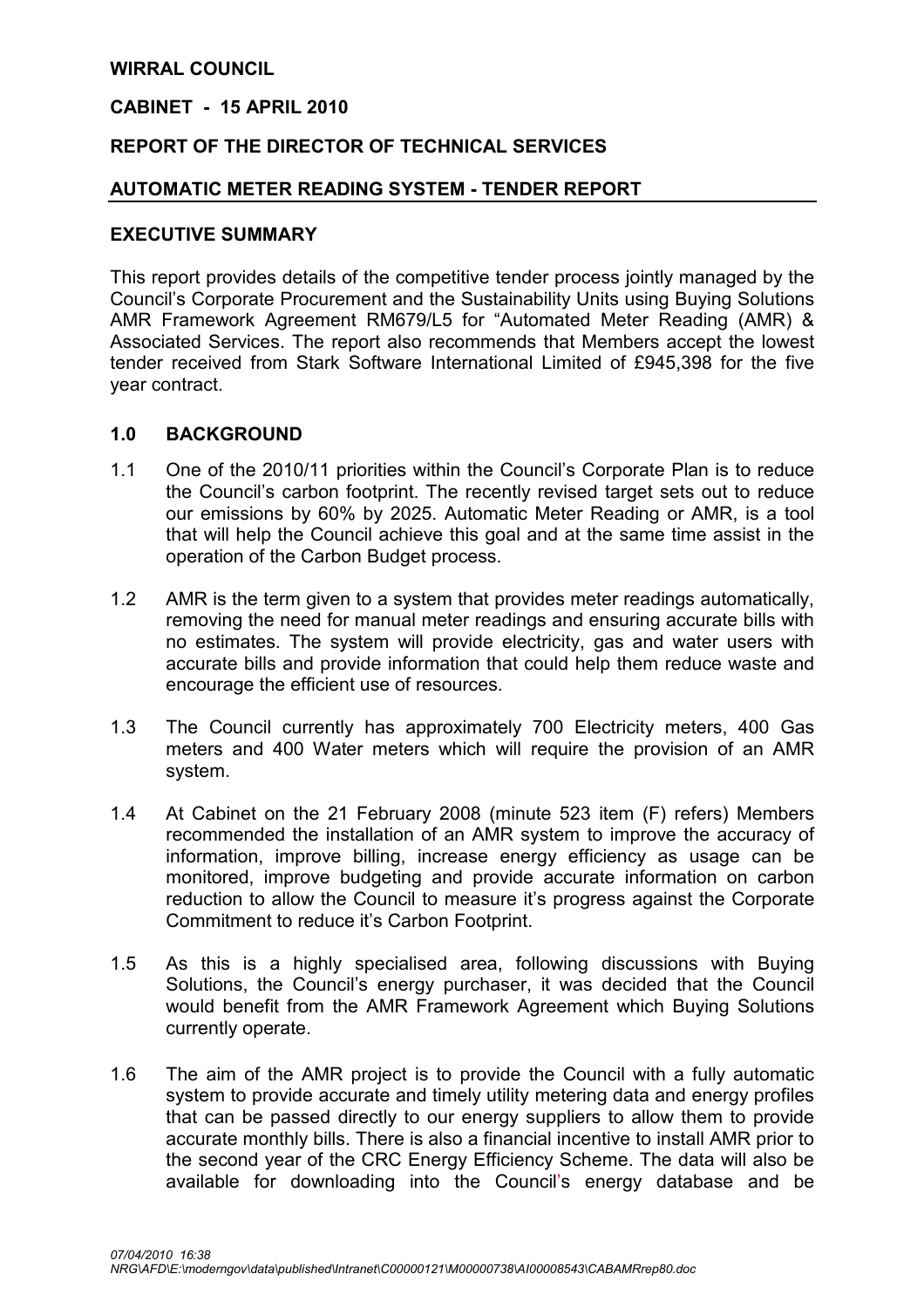accessible for individual sites to view via an online data collection and reporting service provided as part of the contract.

# 2.0 CONTRACT TENDER DETAILS

- 2.1 The tender process for this contract was jointly managed by the Corporate Procurement Unit and the Sustainability Unit using Buying Solutions AMR Framework Agreement RM679/L5 for "Automated Meter Reading (AMR) & Associated Services - "One-stop-shop" solution", the framework agreement came into effect on the 12 October 2009. This particular framework detailed the provision of AMR services for electricity, gas and water supplies together with additional services such as sub-metering if required.
- 2.2 Buying solutions have approved four contractors to deliver AMR services within the framework, they are British Gas Business, Logica UK Limited, Schneider Electric – Buildings Business and Stark Software International Limited.
- 2.3 The closing date for the return of tenders was 20 January 2010. Only three tenders were received from British Gas Business, Logica UK Limited and Stark Software International Limited.
- 2.4 As the number of meters in the proposed AMR contract will change as properties are acquired and disposed of, the current anticipated contract sums for each tenderer, based on their submitted rates are as follows: Stark: £945,398; British Gas: £1,064,821; Logica: £1,688,710. Please refer to Appendix A "Financial Analysis" for a breakdown of these costs.
- 2.5 Within the contract all electricity meters will be replaced with OFGEM approved pulsed metering systems. Because of the safety requirements surrounding gas meters, these meters will be owned and operated by an OFGEM approved Meter Asset Provider (MAP) and Meter Asset Manager (MAM) appointed by the successful contractor. Where existing gas meters do not support the provision of a pulsed output the Council will be required to pay for a replacement by the MAM. As water is not a deregulated service, all water meters are owned by United Utilities where similar provisions to gas meters apply albeit for different reasons. Financial provision has been made for the replacement of obsolete gas and water meters.
- 2.6 Under the terms of the AMR contract the cost of installation of electricity meters, all data loggers and the management and operation of each meter will be paid for by a monthly operating charge. Apart from the costs outlined in section 2.4, all other costs will be recovered from the monthly charges for an initial period of five years. For the purpose of quantifying Stark's bid, RPI of 3% was applied (for illustrative purposes only) from the second year, although they still remain the most competitive contractor over the period of the contract.
- 2.7 At the end of the initial five year contract there are a number of options available to the Council. Under current procurement rules the Council will retender the AMR contract, there are no termination fees or end of contract administration charges as all costs will have been recovered during the contract period. It is expected that as the infrastructure has been upgraded as part of the original contract future contracts will cost less.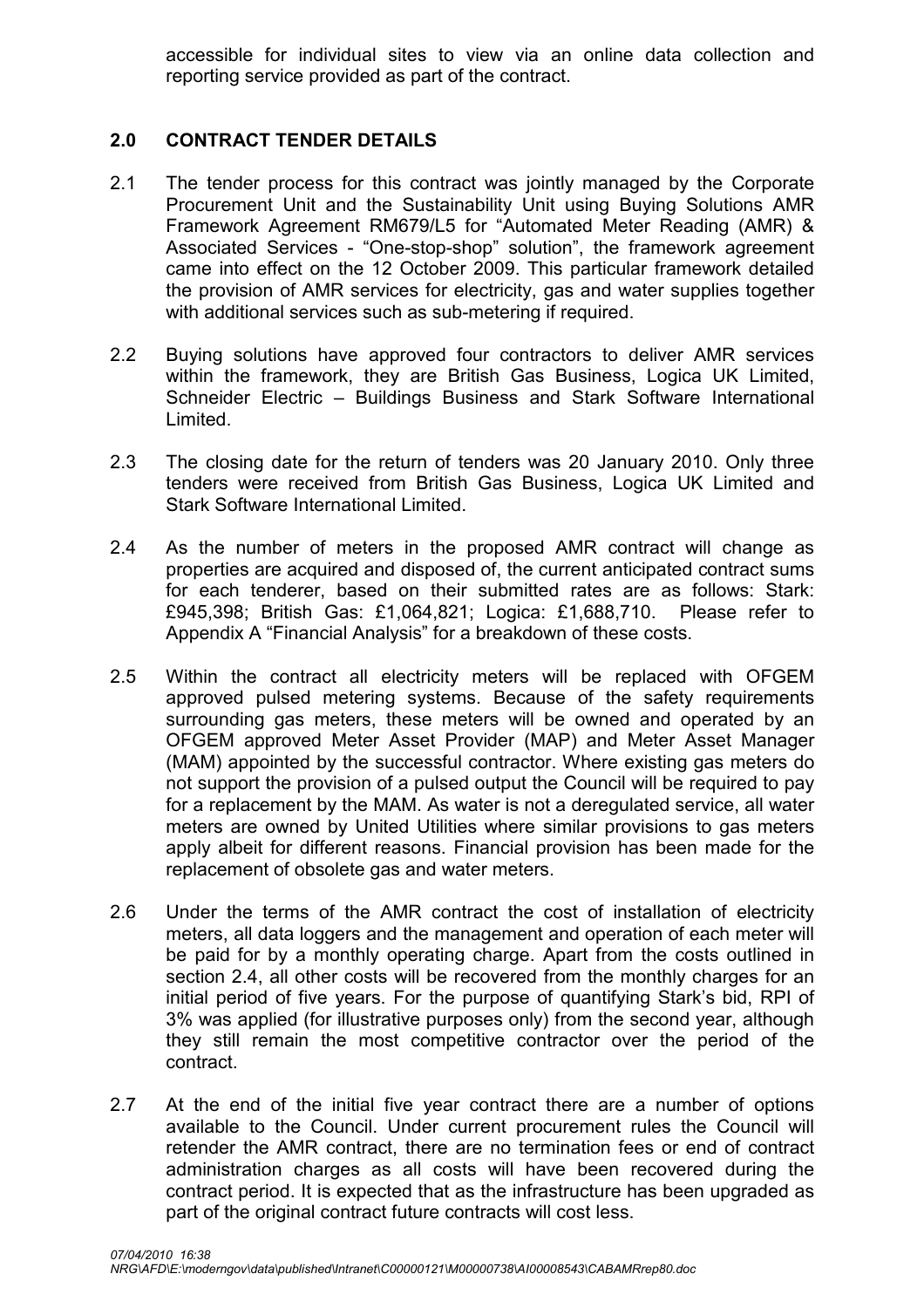# 3.0 EQUAL OPPORTUNITIES IMPLICATIONS

3.1 There are no equal opportunities implications in this report.

# 4.0 PLANNING AND ANTI-POVERTY IMPLICATIONS

4.1 There are no planning and anti-poverty implications in this report.

# 5.0 COMMUNITY SAFETY IMPLICATIONS

5.1 There are no community safety implications in this report.

# 6.0 HUMAN RIGHTS IMPLICATIONS

6.1 There are no local human rights implications arising from this report.

## 7.0 ENVIRONMENTAL SUSTAINABILITY IMPLICATIONS

7.1 The installation of an AMR system will improve the accuracy of billing information this will increase energy efficiency as usage can be monitored and waste identified. The system will also provide accurate information on carbon reduction to allow the Council to measure it's progress against the Corporate Commitment to reduce it's Carbon Footprint. It will also aid in preparations for the introduction of the CRCEES and help to achieve National Indicator 185 & 194 targets. Individual sites will be able to use the web based information to assist them to meet the targets set out in the Carbon Budget.

# 8.0 ACCESS TO INFORMATION ACT

8.1 There are no implications under this heading.

## 9.0 LOCAL MEMBER SUPPORT IMPLICATIONS

9.1 There are local Member implications for all Wards arising from this report.

## 10.0 FINANCIAL AND STAFFING IMPLICATIONS

- 10.1 There are no direct financial implications arising from this report as financial provision has previously been approved as detailed below.
- 10.2 Cabinet on the  $14<sup>th</sup>$  January 2010 (minute 269 refers) gave approval for the estimated annual cost of operating the contract of £100,000 per year for 5 years for Council buildings to be met from the Efficiency Investment Fund and also requested that the Schools Forum consider an AMR programme and that the estimated operating cost of £83,000 per year be met from the Schools' Budget. At the time of writing this report no decision had been reached by the Schools Forum. The tender analysis/elevation assumes school's participation and can be reduced if so required.
- 10.3 Until the contractor has been appointed and a survey of all meters has been carried out, the extent of obsolete meter replacements is unknown. Members have approved an allocation of £60,000 to facilitate the replacement of obsolete gas and water meters, as follows: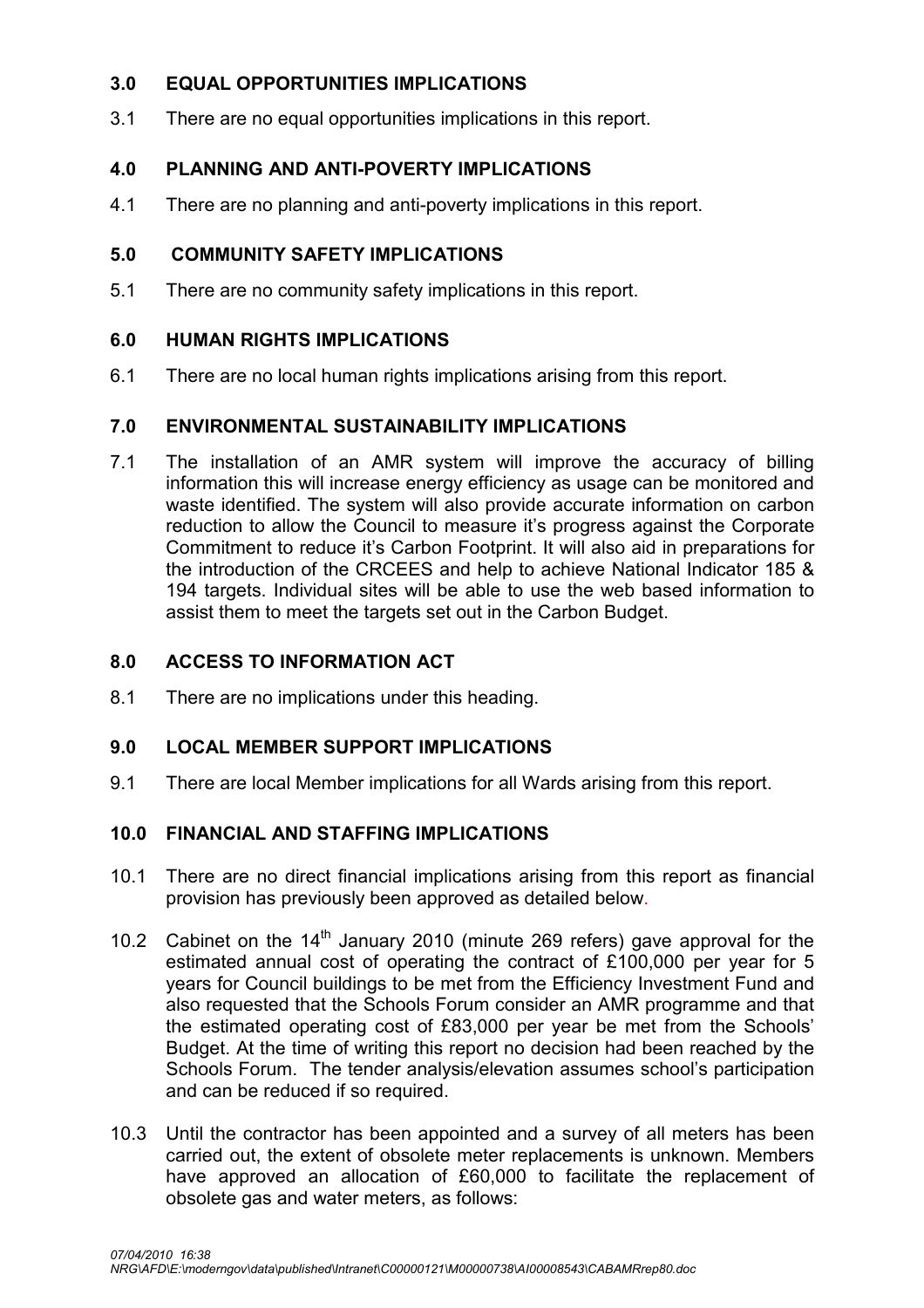- Cabinet on the 21 February 2008 (minute 523 item "F" refers) made a provision of £30,000 from the £115,000 to be set aside to fund the replacement of non-compatible gas or electricity meters as required; and
- Cabinet on the 22 February 2010 (minute 322 item "9" refers) set aside a further £30,000 for the installation of AMR.

# 11.0 RECOMMENDATIONS

11.1 That subject to satisfactory contractual formalities being completed, Cabinet accept the lowest tender received from Stark Software International Limited, in the sum of £945,398 for the five year contract, with the option to extend the contract for a further twelve months.

DAVID GREEN, DIRECTOR TECHNICAL SERVICES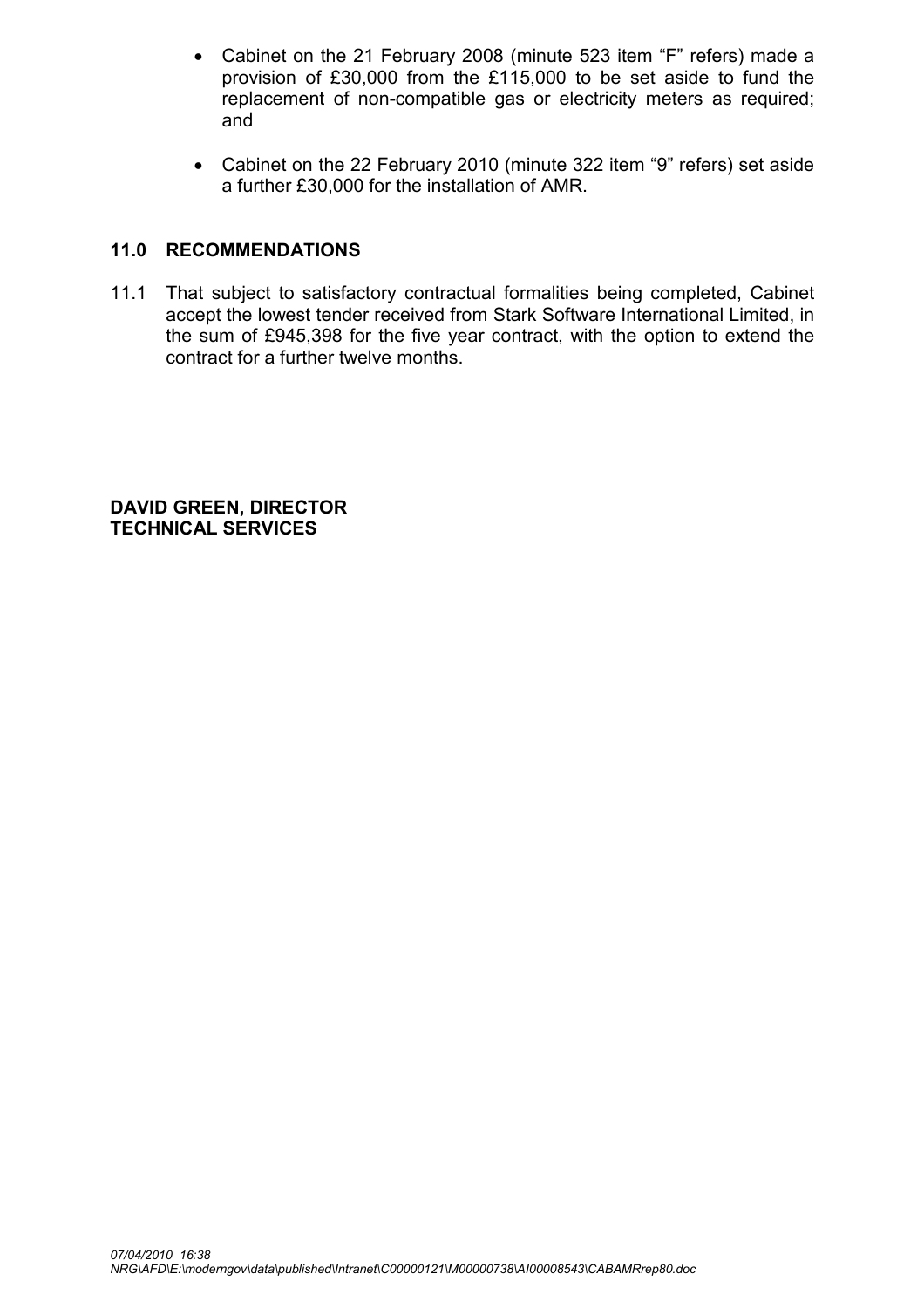#### APPENDIX A – FINANCIAL ANALYSIS

#### TENDER ANALYSIS

| Company            | <b>First Year</b><br>Cost | <b>Cost Difference</b> | <b>Expected</b><br><b>Contract Sum</b> | <b>Overall Cost</b><br><b>Difference</b> |  |
|--------------------|---------------------------|------------------------|----------------------------------------|------------------------------------------|--|
| STARK <sup>1</sup> | £178,070                  |                        | £945,398                               |                                          |  |
| BGB <sup>2</sup>   | £212,964                  | +£34,894               | £1,064,821                             | $+£119,423$                              |  |
| <b>LOGICA</b>      | £337,742                  | +£159,672              | £1,688,710                             | $+£743,312$                              |  |

#### ANNUAL COST ANALYSIS

| Company       | 2010-11  | $2011 - 12$ | $2012 - 13$ | 2013-14  | 2014-15  | 5 Year Total |
|---------------|----------|-------------|-------------|----------|----------|--------------|
| STARK $183$   | £178,070 | £183,412    | £188,914    | £194,582 | £200,419 | £945,398     |
| BGB $^2$      | £212,964 | £212,964    | £212,964    | £212,964 | £212,964 | £1,064,821   |
| <b>LOGICA</b> | £337,742 | £337,742    | £337,742    | £337,742 | £337,742 | £1,688,710   |

NOTES:

 $1$  RPI applied to Stark's prices from year 2 at an average rate of 3% per annum

 $2$  Does not include Meter Asset Provider/Meter Asset Management services for gas meters

 $^{\rm 3}$  RPI forecast obtained from HM Treasury report "Forecast for the UK economy" issued January 2010